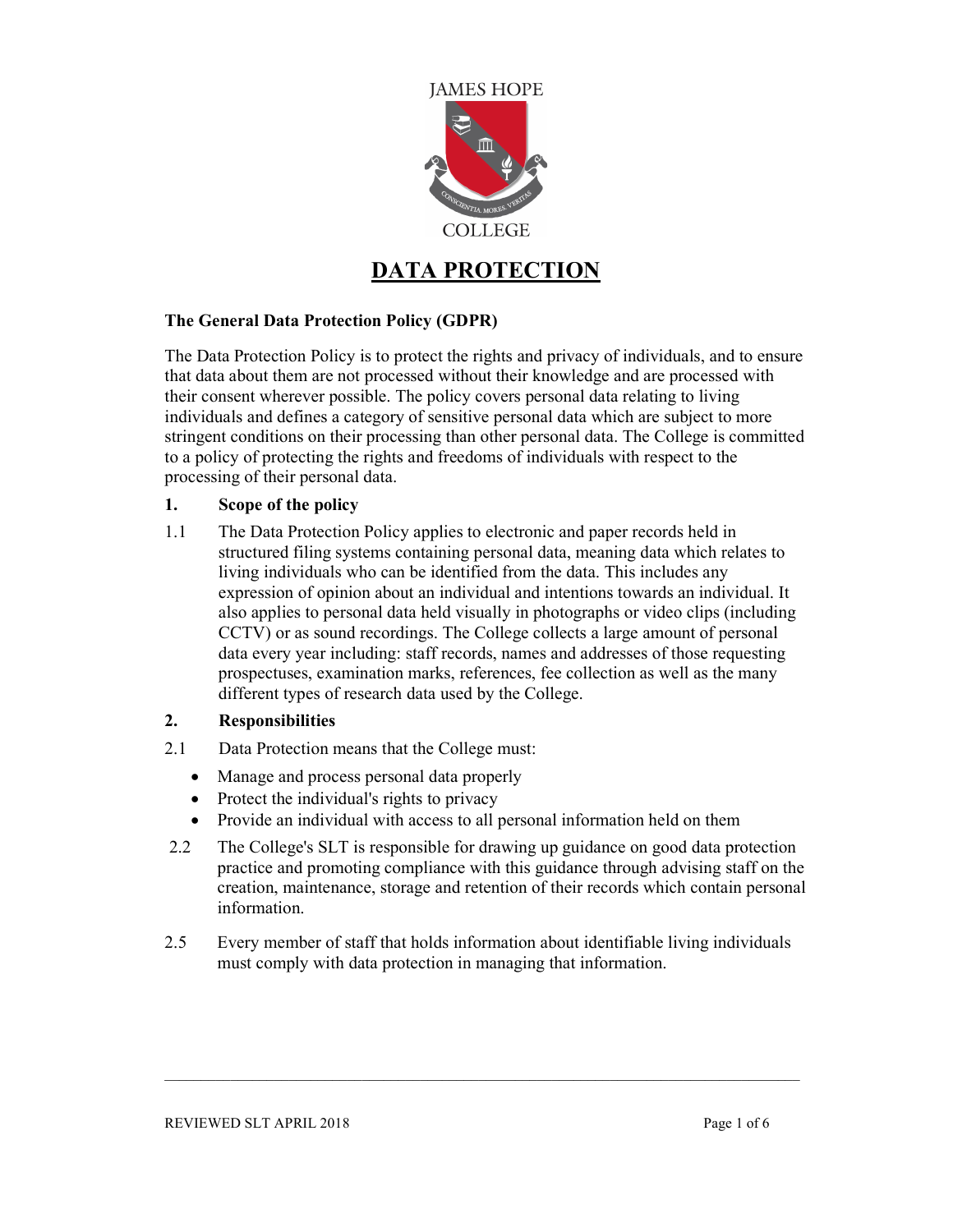# 3. The Principles

- 3.1 James Hope College shall so far as be reasonably practicable comply with the Data Protection Principles (the Principles) GDPR to ensure all data is:
	- fairly and lawfully processed
	- processed for a lawful purpose
	- adequate, relevant and not excessive
	- accurate and up to date
	- not kept for longer than necessary
	- processed in accordance with data subject's rights
	- secure
	- not transferred to other countries without adequate protection

# 4. What is "Data"?

- 4.1 Data means:
	- all personnel data kept or processed by computer
	- all paper records kept in a structured file e.g. "Course Records" with a Named Index. A simple list of individuals prepared for a routine function, but not then stored in a way in which an individual can be readily identified, would not constitute a record. It does not apply to miscellaneous collections of paper about individuals, even if the collections are assembled in a file with the individual's name, and that file is kept in date order, with no means of readily identifying specific information except by looking at every document.

## 5. Personal Data

5.1 Personal data covers both facts and opinions about an individual. It includes information necessary for employment, such as the member of staff's name and address and details for payment of salary, and details regarding a student's record of achievement and progress at the college. Further details are at Annex A.

# 6. Processing of Personal Data

6.1 A member of staff's consent may be required for the processing of personal data unless processing is necessary for the performance of the contract of employment. Any information which falls under the definition of personal data and is not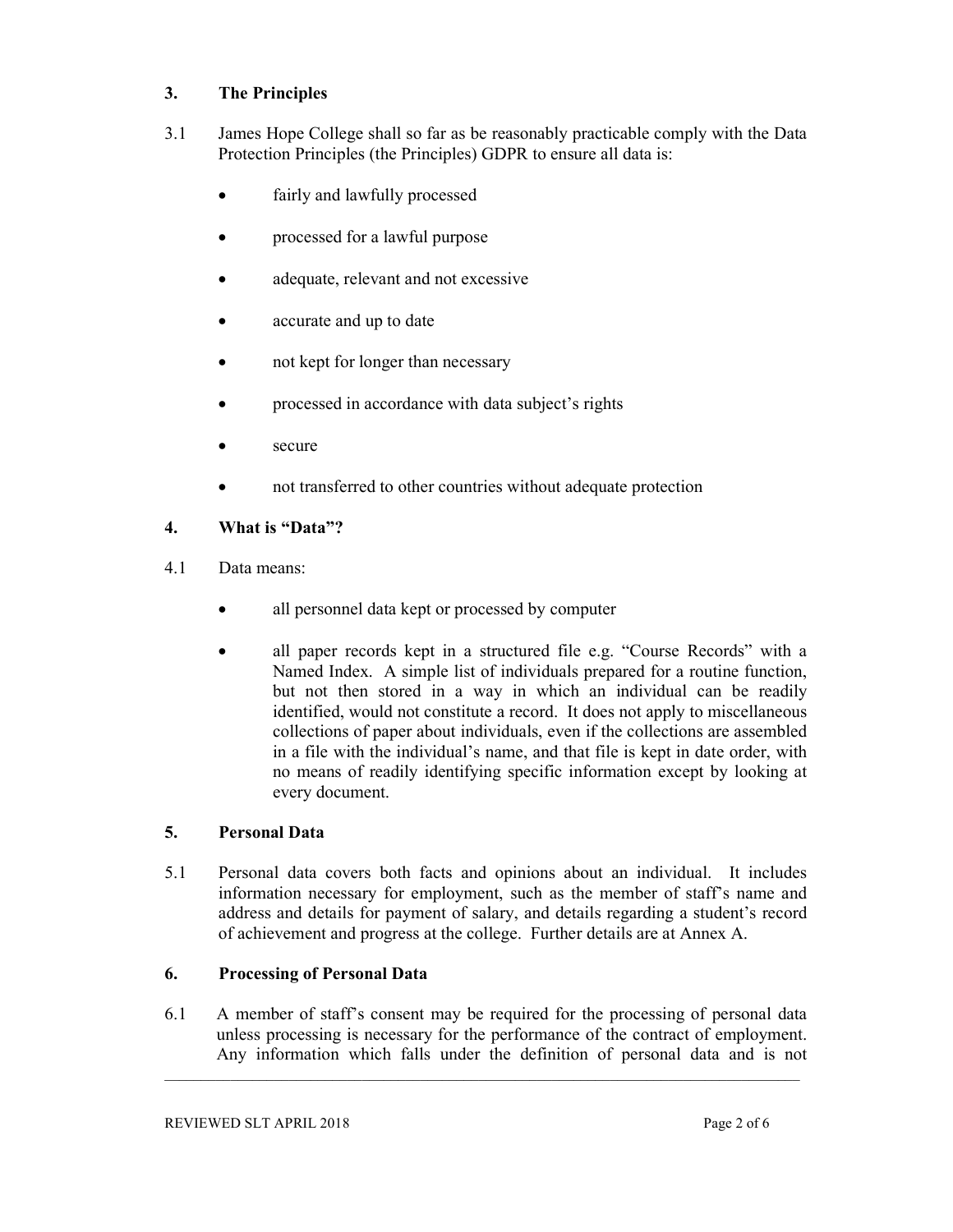otherwise exempt will remain confidential and will only be disclosed to third parties with the consent of the member of staff concerned.

## 7. Sensitive Personal Data

7.1 James Hope College may, from time to time, be required to process sensitive personal data regarding a member of staff. Sensitive personal data includes medical information and data relating to religion, race, trade union membership and criminal records and proceedings. Where sensitive personal data is processed by James Hope College, the explicit consent of the member of staff will generally be required in writing.

## 8. Rights of Access to Information

- 8.1 All staff have a right of access to information held by James Hope College. Any member of staff wishing to access their personal data should put their request in writing to the Principal. James Hope College will endeavour to respond to any such written requests as soon as is reasonably practicable, and in any event within 30 days for access to records, and 21 days to provide a reply to an access to information request. The information will be imparted to the member of staff as soon as is reasonably possible after it has come to the College's attention, within 30 days.
- 8.2 Students should have the right to inspect the information held about them. Current guidance is as follows:
	- applications by parents of students or by students themselves asking to see if personal data is held about them on computer should be dealt with informally and immediately
	- students can make requests to see information held on them. The principal will judge whether the student understands the nature of the request; if this is deemed to be the case, then the Principal will reply to the student
	- parents or guardians should only make requests on behalf of their children if that request is in the interests of the child and not their own interests. A reply will be given to a request made on the child's behalf by a parent or guardian only if the Principal is satisfied that the child has authorised the request

#### 9. Exemptions

- 9.1 Certain data is exempted from the from the above and that includes the following:
	- the prevention or detection of crime
	- the assessment of any tax or duty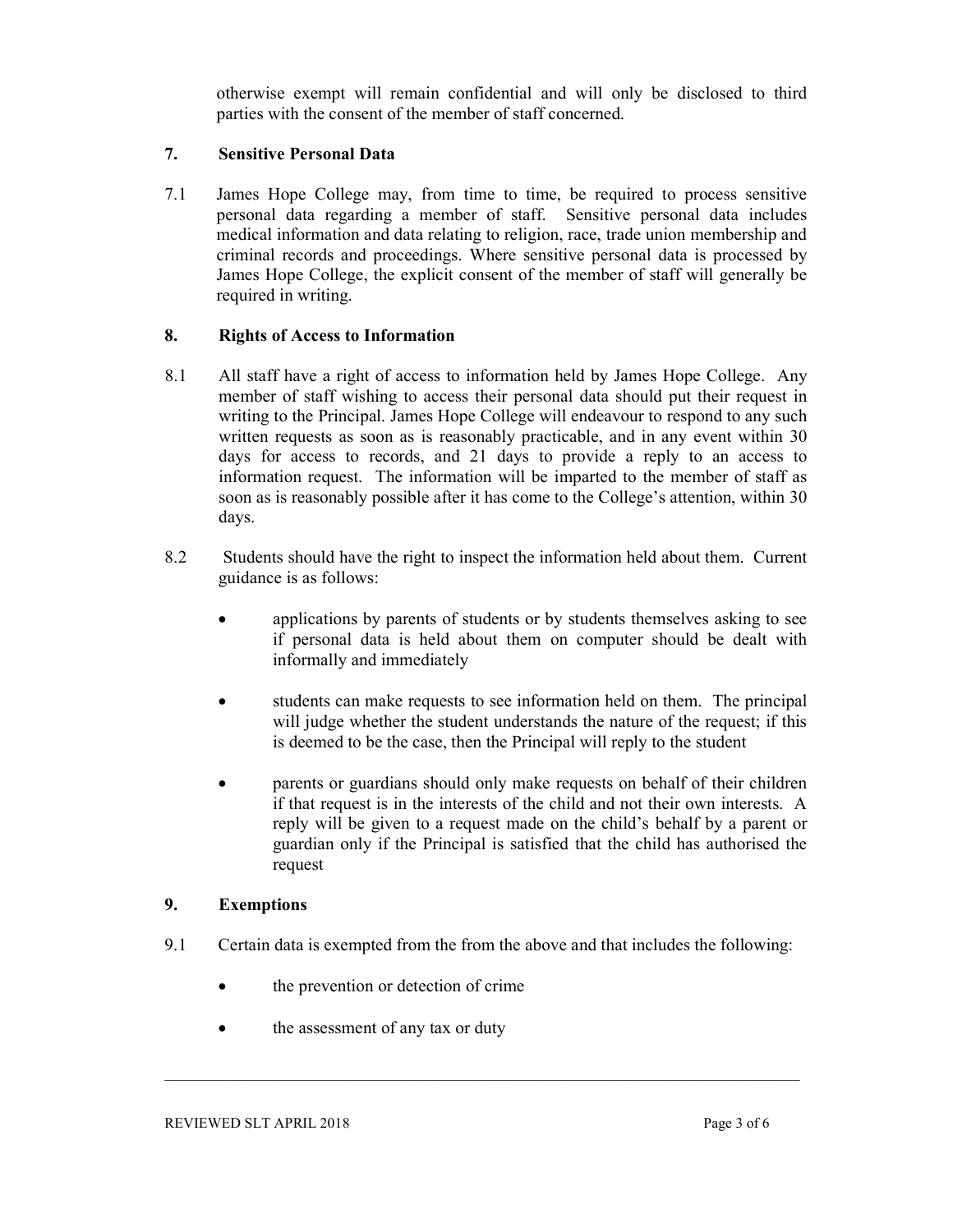- where the processing is necessary to exercise a right or obligation conferred or imposed by law upon James Hope College
- 9.2 The above are examples only of some of the exemptions. Any further information on exemptions should be sought from the Principal.

## 10. Accuracy

10.1 James Hope College will endeavour to ensure that all personal data held in relation to members of staff is accurate. Members of staff must notify the Principal via the College office of any changes to information held about them. A member of staff has the right to request that inaccurate information about them is erased.

## 11. Enforcement

11.1 If a member of the staff believes that James Hope College has not complied with this Policy, then he/she should utilise the College's Grievance Procedures and should also notify the Principal.

## 12. Security

- 12.1 Those responsible for handling data should apply comprehensive security procedures appropriate to their duties. These include:
	- data should be kept locked in filing cabinets when not in use, unless the office is inaccessible to others
	- offices should be kept locked when unoccupied. All those with access to offices, or to the files if appropriate, should be aware of these rules
	- data information should not be left unattended outside the normal place of work
	- any copies of data should be treated in the same manner
	- a regular programme of "weeding" should be conducted to ensure that data which is no longer required is destroyed;

#### DATA PROTECTION OFFICER: (DPO)

#### Responsibility

To facilitate data protection compliance Monitor compliance with the DGPR

All questions and issues regarding data protection compliance should be directed to the DPO.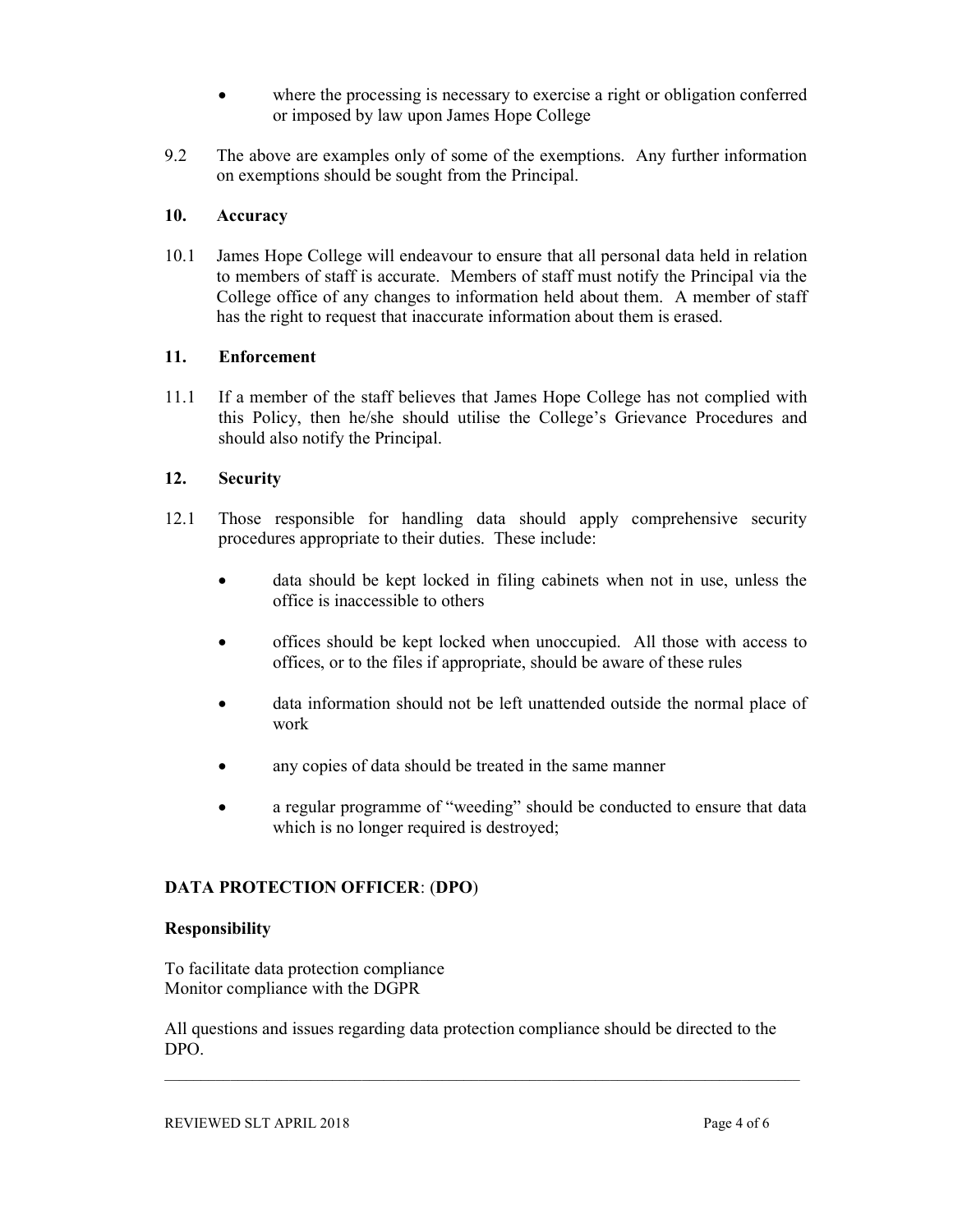Ruth Swart Mobile: +234 7015349257 E-Mail: ruth.swart@jameshopecollege.edu.ng

#### Annex A

## PERSONAL DATA

1. James Hope College retains personal files on all members of staff and students. Data used by the Bursary for processing wages and salaries are held on computer. Files contain personal information, including:

#### Information given by the Employee

- information given on job application forms or in CV's
- letters sent to the College as part of a job application
- other correspondence between the employee and the College
- data necessary for the employee's work, including but not limited to DCSF information, driving licence details, etc.
- next of kin details

Information produced or obtained by the College in the normal course of employment

- references from previous employers or educational establishments
- reports from DCSF under the Protection of Children and similar Acts
- Disclosure from the Criminal Records Bureau in accordance with the Code of Practice
- appraisal reports, disciplinary and grievance procedures, in accordance with the appropriate policies
- personal information necessary for the payment of wages and salaries, income tax and pensions contributions

#### Information produced by the College on behalf of the Employee